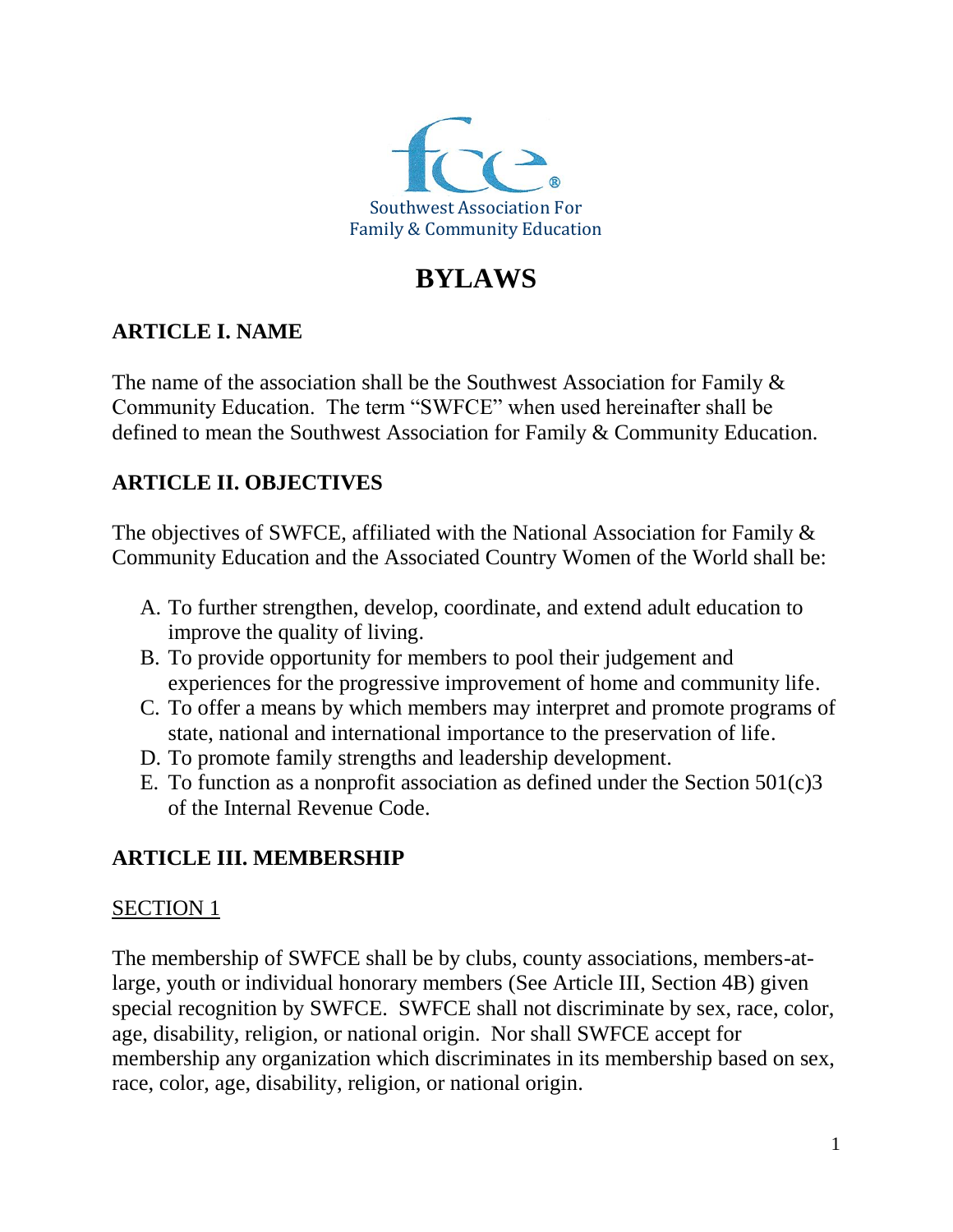A. A club or county association applying for membership in SWFCE shall submit its application in writing to the State President for approval by the Executive Committee. Club membership is available only in counties where the county association is a non-member or there is no county association.

This application shall be accompanied by a copy of the constitution and/or bylaws of the club or county association and dues for one year. Current membership forms, which include names, addresses, phone numbers, email and current signatures of all members are to be included.

- B. A state association applying for membership in SWFCE cannot have a separate membership with National FCE or representation at the National level, unless serving as a member of the National Board and with membership in SWFCE.
- C. Members-at-large in SWFCE is available to anyone living in communities where there is no FCE club or county association. Application described in Article III, Section 2 A, except that no constitution and/or bylaws are required.
- D. Youth membership in SWFCE shall be anyone under age 18 years old and not part of a family classification.

#### SECTION 3

Annual dues are payable on or before October 31 and are delinquent November15 of current year. Honorary members shall be exempt from payment of dues.

#### SECTION 4

A person proposed for Honorary Membership in SWFCE:

- A. Shall be known within the SWFCE Association.
- B. Shall have made a distinct contribution to human welfare that in some way strengthens home and family life.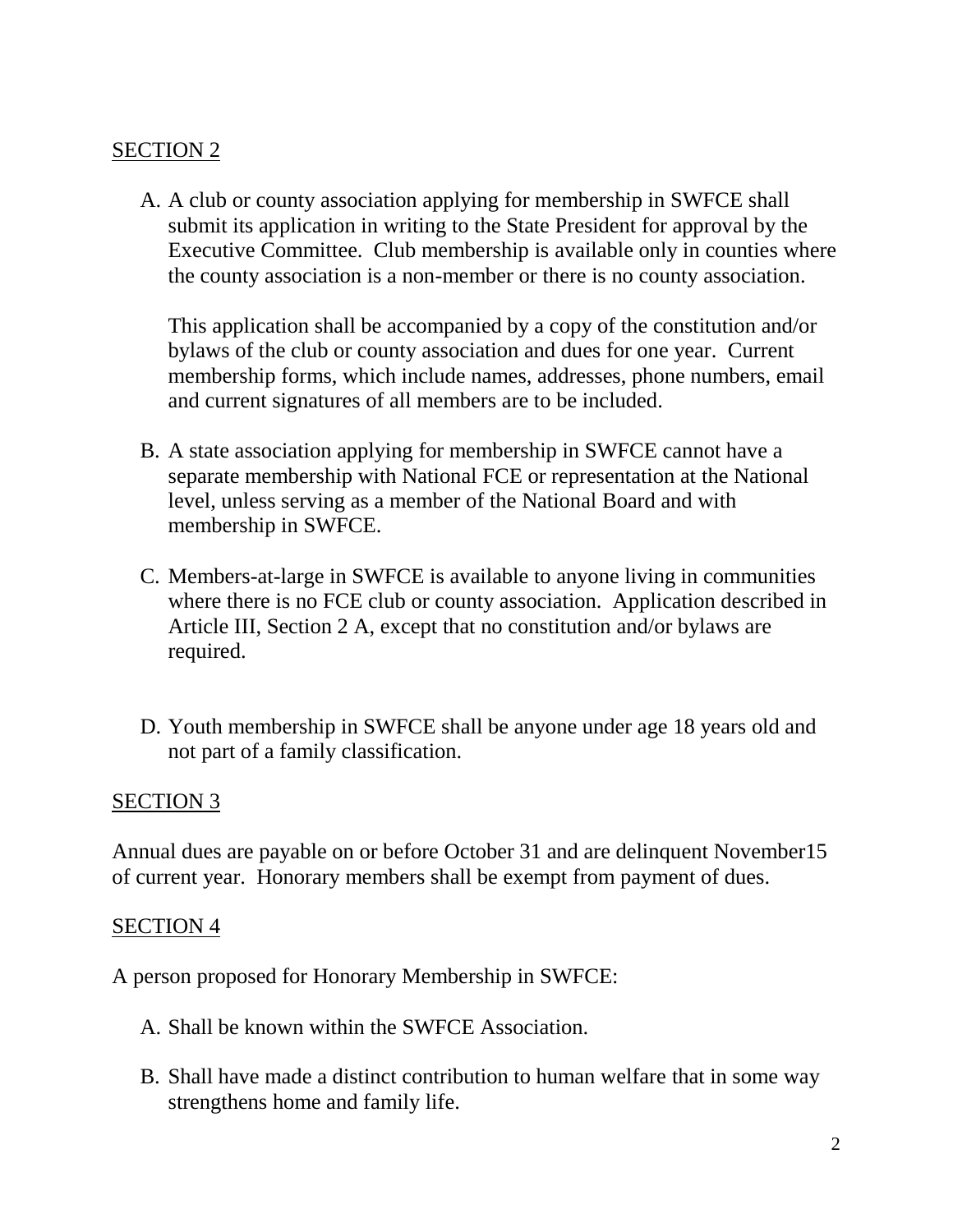- C. Shall be a recognized leader in their field of endeavor.
- D. Shall have expressed interest in SWFCE's objectives.

Clubs, Counties, Members-at-Large and Youth must belong to SWFCE to enjoy local, state, and national functions and benefits.

# **ARTICLE IV. OFFICERS, ELECTIONS, DUTIES**

# SECTION 1

The elected officers of SWFCE shall be President, President Elect (every three years), Vice President, Secretary, and Treasurer.

A. The election of officers shall be staggered: President Elect becomes President – Group 1; Secretary and Vice President – Group 2; President Elect and Treasurer – Group 3.

# SECTION 2

The qualifications for eligibility to election shall be as follows:

- A. A candidate for President, President Elect, or Vice President must have completed a term as President or officer of an FCE association group or other similar organization/association within the Southwest FCE area.
- B. A candidate for Secretary or Treasurer must have completed a term as an officer of a club, county or state FCE association or other similar organization/association within the Southwest FCE area.
- C. A candidate shall be nominated for not more than one office at the same election, and an officer may not succeed herself/himself in the office, except for Treasurer (see Article IV Section 4 B).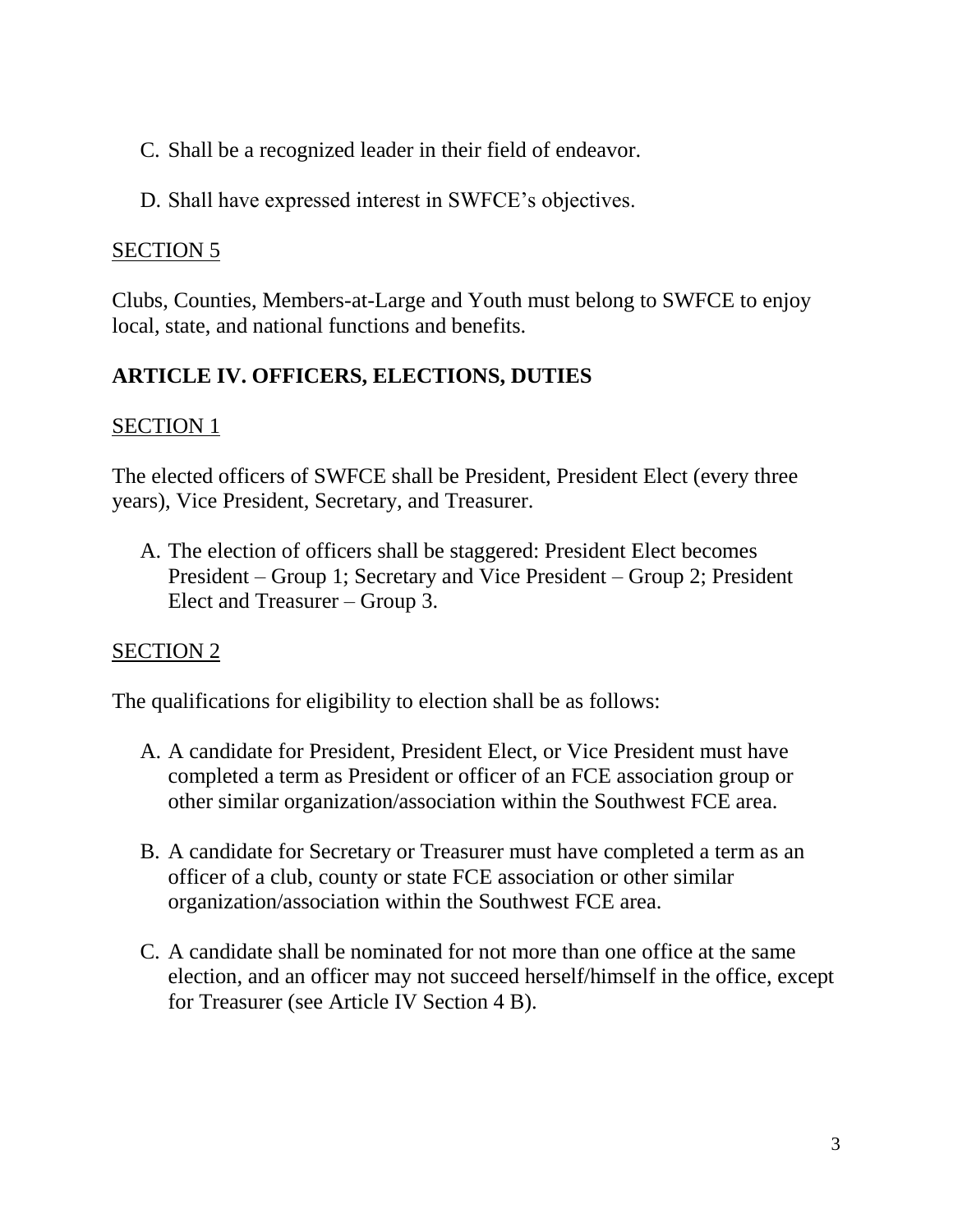- A. A three-member Nomination Committee shall be appointed by the President with the approval of the Executive Committee at the Annual Conference prior to election year. The first appointed member shall serve as chair. Each member shall be from a different county.
	- 1. The Nomination Committee shall solicit members for nominations and determine eligibility.
	- 2. The report of the Nomination Committee shall be sent to the President thirty (30) days prior to Fall State Meeting. It shall be read during the business meeting on the first day of the Fall State Meeting.
	- 3. Nominate only those who have given their consent in writing.
	- 4. Those selected as nominees shall attend the Fall State Meeting at no expense to SWFCE.
- B. Following the report of the Nomination Committee at the Fall State Meeting, additional nominations may be made from the floor by any voting delegate, provided the candidate has been endorsed in the approved manner (see Article IV, Section 2).
- C. Officers shall be elected by a majority vote by ballot unless there is only one nominee for an officer, then the Secretary may be directed to cast the ballot of the assembly.

#### SECTION 4

The term of office shall be as follows:

- A. Officers shall serve a term of three years or until their successors are elected. Newly elected officers shall take office January 1, following the conference/meeting at which they were elected.
- B. No officer shall be eligible to serve more than one term in the same office, with the exception of the Treasurer who may serve two consecutive terms.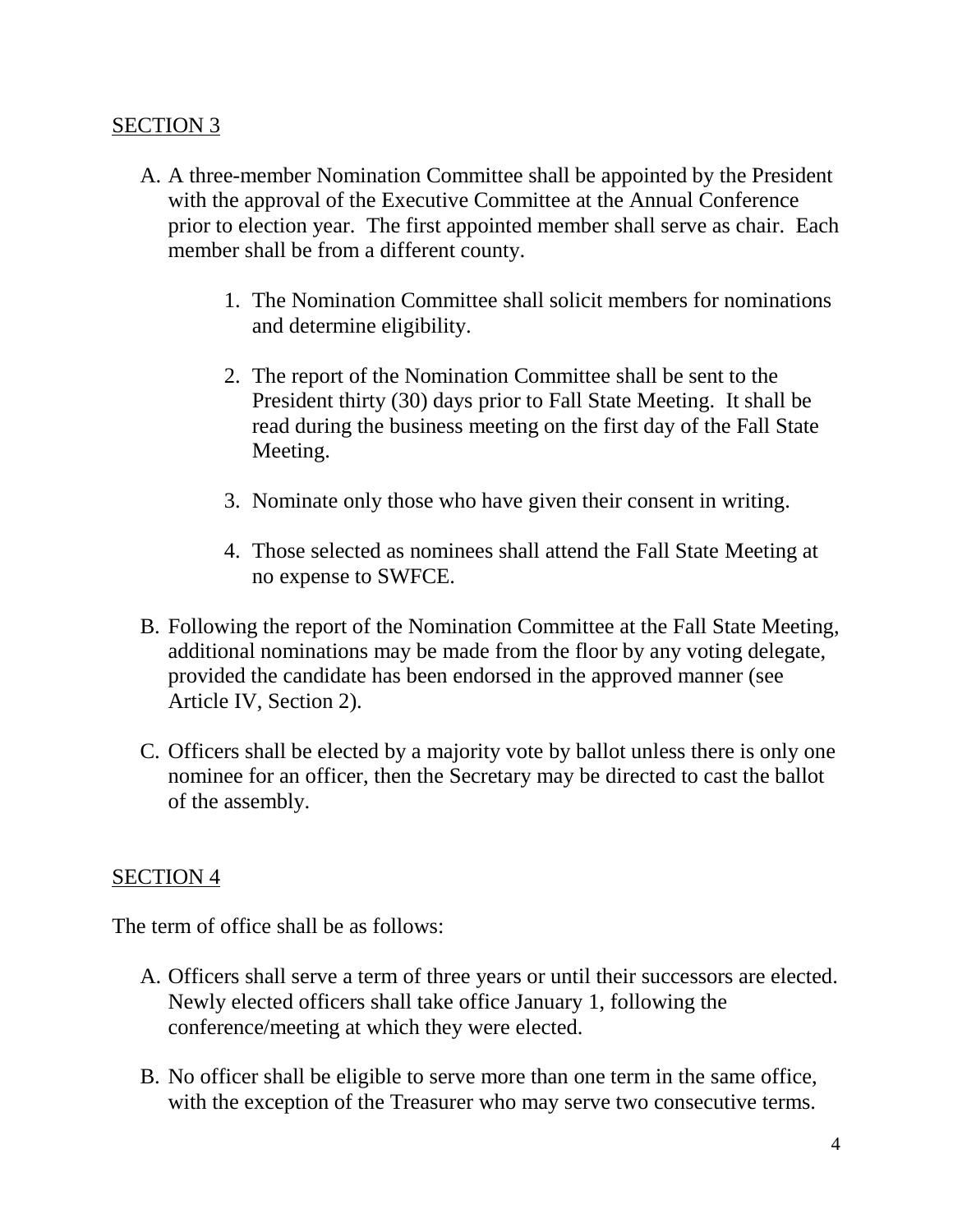C. In the event of a vacancy in the office of the President, the Vice President shall succeed to the office. Vacancies for the other officers shall be filled through appointment by the President, with the approval of the Executive Committee by majority vote. (See Article VI, Section 2)

#### SECTION 5

The duties of the President shall be:

- A. To preside at the business meetings of SWFCE, the Board of Directors, and Executive Committee.
- B. To appoint all special committees needed to carry on the work of SWFCE subject to the approval of the Executive Committee.
- C. To assign such duties to the Vice President as will aid in performing the work of the office.
- D. To appoint a three-member Nomination Committee in accordance with Article VIII, Section 2, with the approval of the Executive Committee.
- E. To appoint a three-member Budget Committee, consisting of the current SWFCE Treasurer, serving as chair, the Immediate Past President, and one other from the general membership and one alternate, with the approval of the Executive Committee. (See Article VIII, Section 1)
- F. To appoint an editor of the *SUNSHINE UPDATE*, with the approval of the Executive Committee.
- G. To be an ex-officio member of all committees, with the exception of the Nomination Committee.
- H. To appoint an editor of the Handbook, with the approval of the Executive Committee.
- I. To appoint two (2) members at the beginning of all meetings to review minutes prior to going to all members. (See Article VIII, Section 4)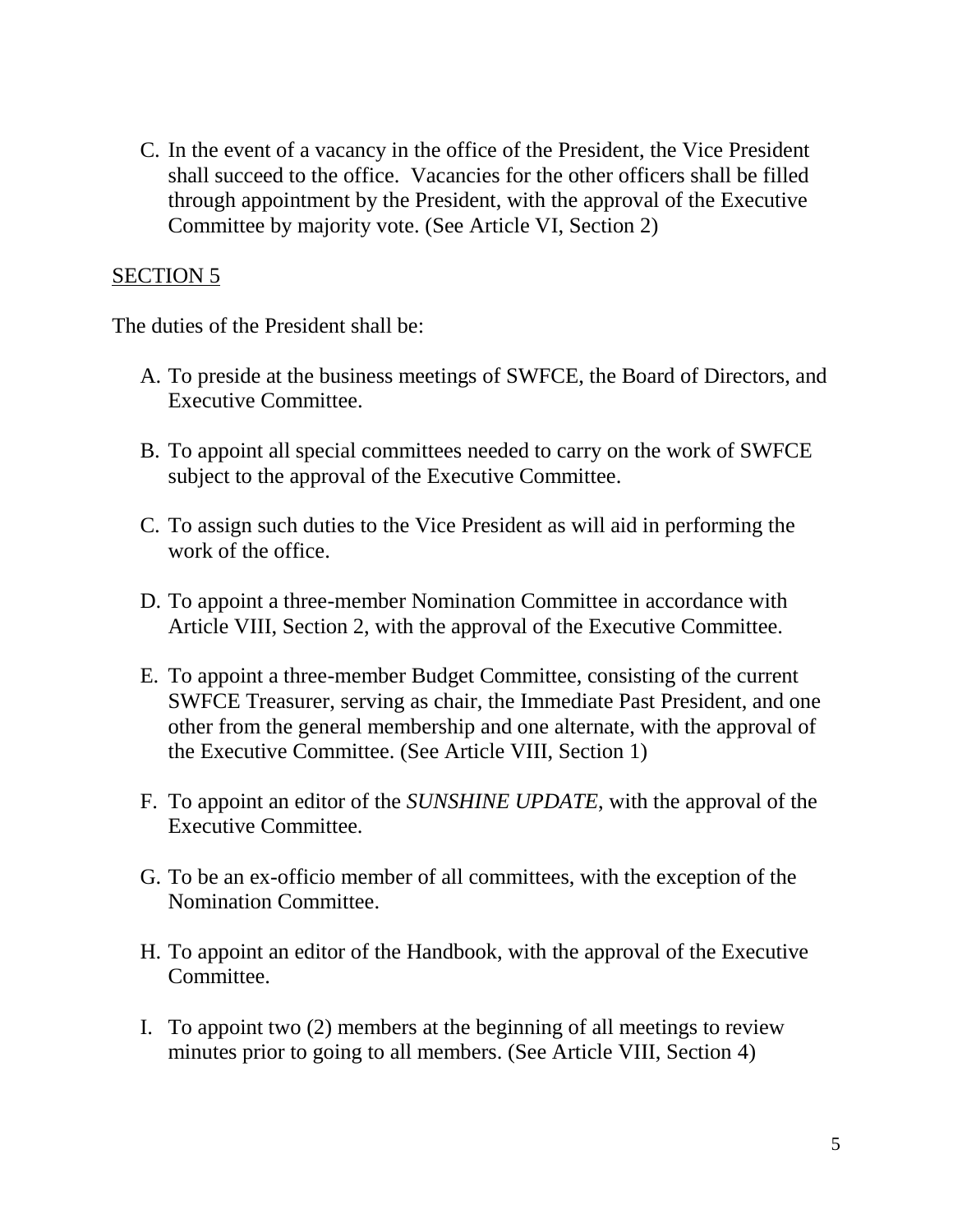J. To perform such other duties as are prescribed in these bylaws and by the parliamentary authority adopted by SWFCE.

#### SECTION 6

The duties of the President Elect shall be:

- A. To understudy the President.
- B. To serve as an aide to the President in all assigned duties.
- C. To prepare for and succeed to the office of President.
- D. To appoint all Education Chairs, Parliamentarian, Editor, and any other necessary Committee Chairs, prior to the installation as President of SWFCE, subject to the approval of the Executive Committee. These Board Members will assume their duties at the same time as the President.

#### SECTION 7

The duties of the Vice President shall be:

- A. To perform the duties of the President in the event of a vacancy in that office and to perform all the duties of the President in case of the President's absence, inability to serve, resignation, disability or death.
- B. To serve as an aide to the President in all assigned duties.
- C. To assist counties in promoting and strengthening the Family Community Leadership (FCL) Program.
- D. To promote policies enhancing individuals, families, and communities.
- E. To receive materials from clubs/counties/youth/member states.
	- a. To compile those materials and send to National FCE in the format requested.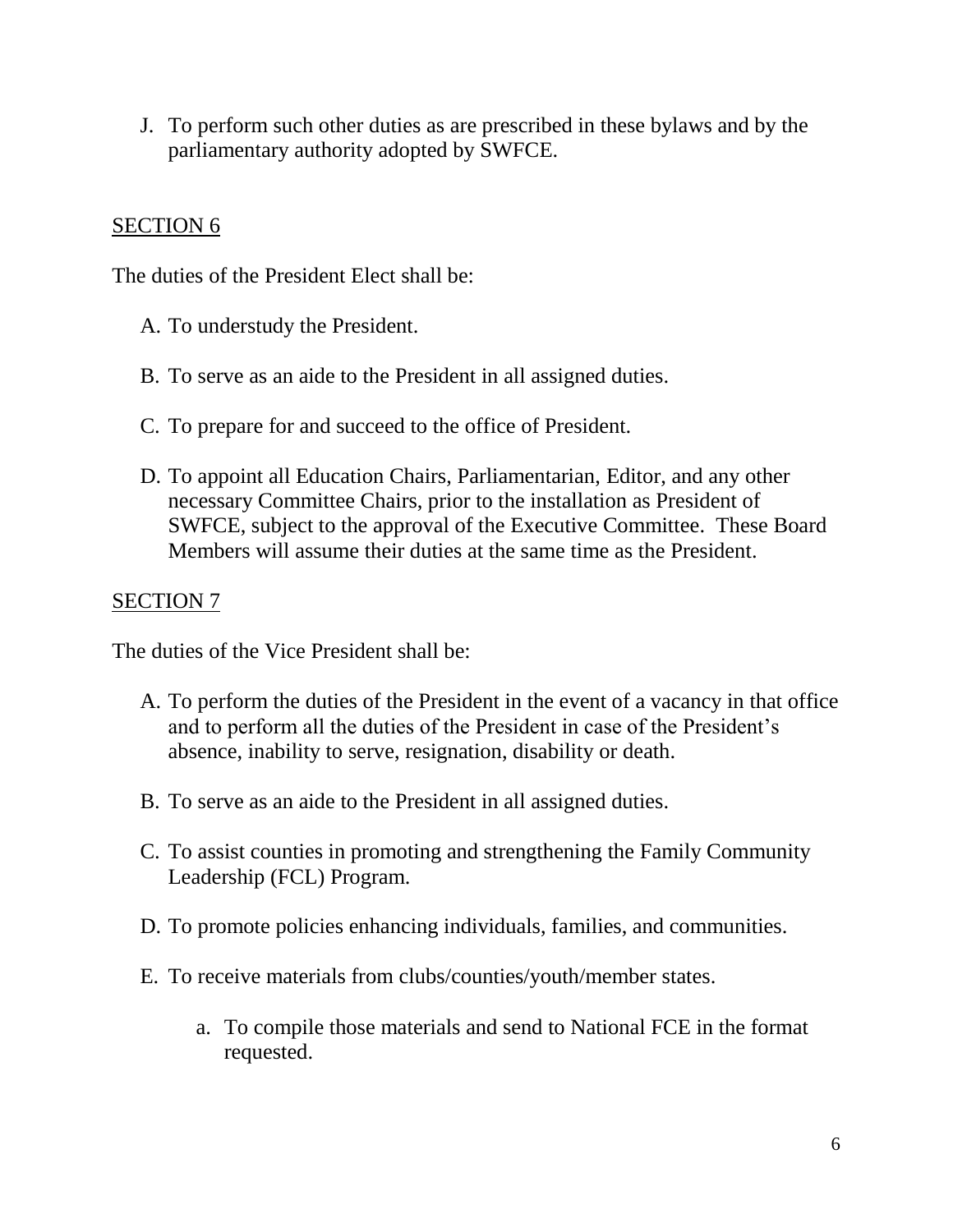The duties of the Secretary shall be:

- A. To keep records of all the meetings of SWFCE, the Board of Directors and Executive Committee and distribute the minutes within 60 days after a meeting.
- B. To write the minutes of all SWFCE meetings, regardless of how those meetings are held within 10 days following said meetings, copies shall go to the two (2) member Minutes Committee and the President for review and with immediate return to the Secretary with changes and corrections.
- C. To be custodian of all official papers and records.
- D. To keep minutes indefinitely.
- E. To perform any other secretarial duties as assigned by the President and/or Executive Committee.

#### SECTION 9

The duties of the Treasurer shall be:

- A. To receive and keep records of all the funds of SWFCE and deposit them in a depository as approved by the Executive Committee.
- B. To pay authorized expenses of SWFCE based upon the approved budget and upon written order from the President, using an approved voucher form and original receipt.
- C. To present a statement of accounts at all the meetings of the Executive Committee, the Board of Directors, and at other such times as the President may request.
- D. To submit a full written report at the Annual Conference.
- E. To certify the voting delegates at Annual Conference.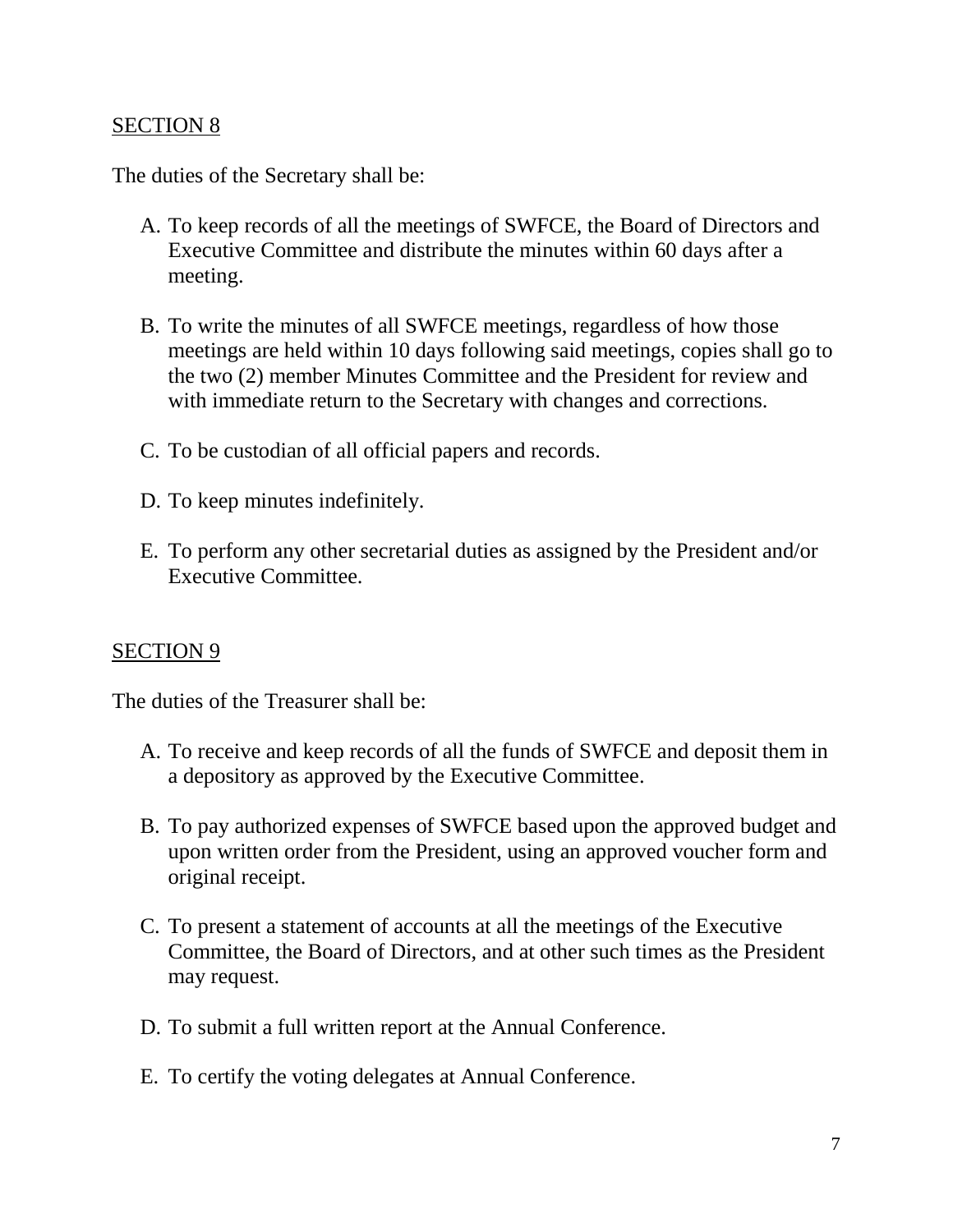- F. To serve as Chair of the Budget Committee. (See Article VIII Section 1)
- G. To mail (using email or newsletter, or sent mail) notification of the annual dues along with the current membership form to all members no later than September 1 of current year.
- H. To acknowledge the payment of dues and receipt of proper forms by sending an email to the appropriate person. Mail will be used only if email is unavailable.
- I. To keep all 990's indefinitely. To keep other records for a minimum of seven (7) years. After that, anything not considered historical, must be destroyed.

The Parliamentarian shall serve in an advisory capacity, without vote, on parliamentary matters.

# **ARTICLE V. BOARD of DIRECTORS**

### SECTION 1

The Board of Directors shall consist of all members in good standing.

### SECTION 2

The duties of the Board of Directors shall be:

- A. To develop plans and policies for reaching the objectives of the SWFCE members.
- B. To make contact with outside agencies and organizations to receive monies and/or grants to be used for specified purpose/s.
- C. To serve as voting delegates at the Annual Conference, State Fall Meeting, and any special SWFCE meetings as called.
- D. A vote of the Board of Directors may be taken by mail, telephone, fax, email, or any combination of these and such a vote shall have the force and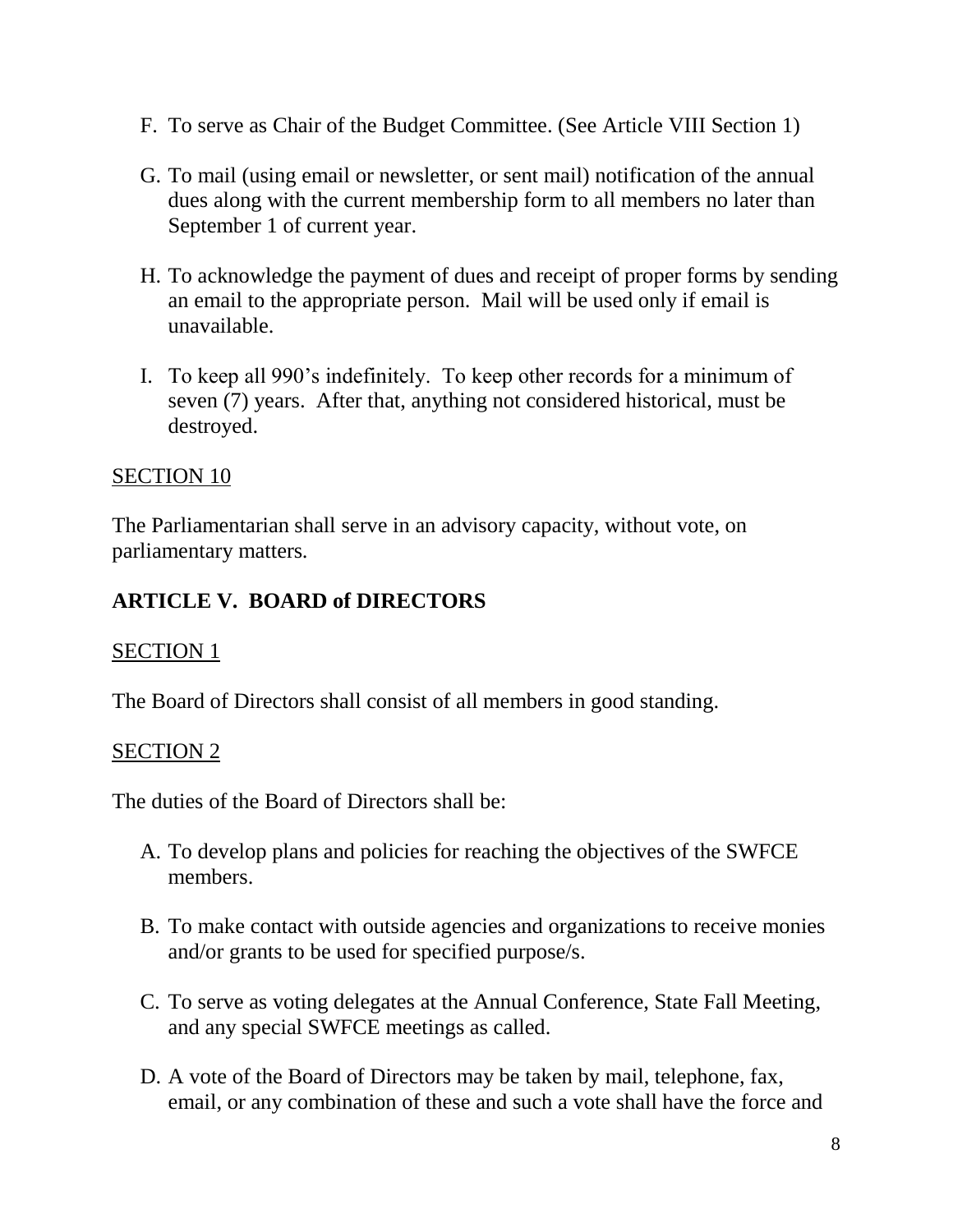effect of a vote taken at a meeting. Such a vote shall be reported as soon as possible by the same method by which the vote was taken.

All votes taken in this manner will be reflected at the next meeting where official minutes are taken.

# **ARTICLE VI. EXECUTIVE COMMITTEE**

### SECTION 1

The Executive Committee shall consist of the President, President Elect (when applicable), Vice President, Secretary, Treasurer, and Immediate Past President.

### SECTION 2

The duties of the Executive Committee shall be:

- A. To transact any business of SWFCE, to act in all emergencies, report such action to the membership at the next meeting.
- B. To approve the appointment by the President to fill vacancies which may occur among the officers to complete the unexpired term. (See Article IV Section 2)
- C. To approve the Chairs recommended for appointment by the President and/or the President Elect.
- D. To approval Committees appointed by the President and/or President Elect.
- E. To make plans for the Annual Conference, Fall State Meeting, and any special SWFCE meetings as may be called.

### SECTION 3

The Executive Committee may hold a business meeting with the Chairs as deemed necessary by the President.

A vote of the SWFCE Executive Committee may be taken by mail, telephone, fax, email, or any combination of these and such a vote shall have the force and effect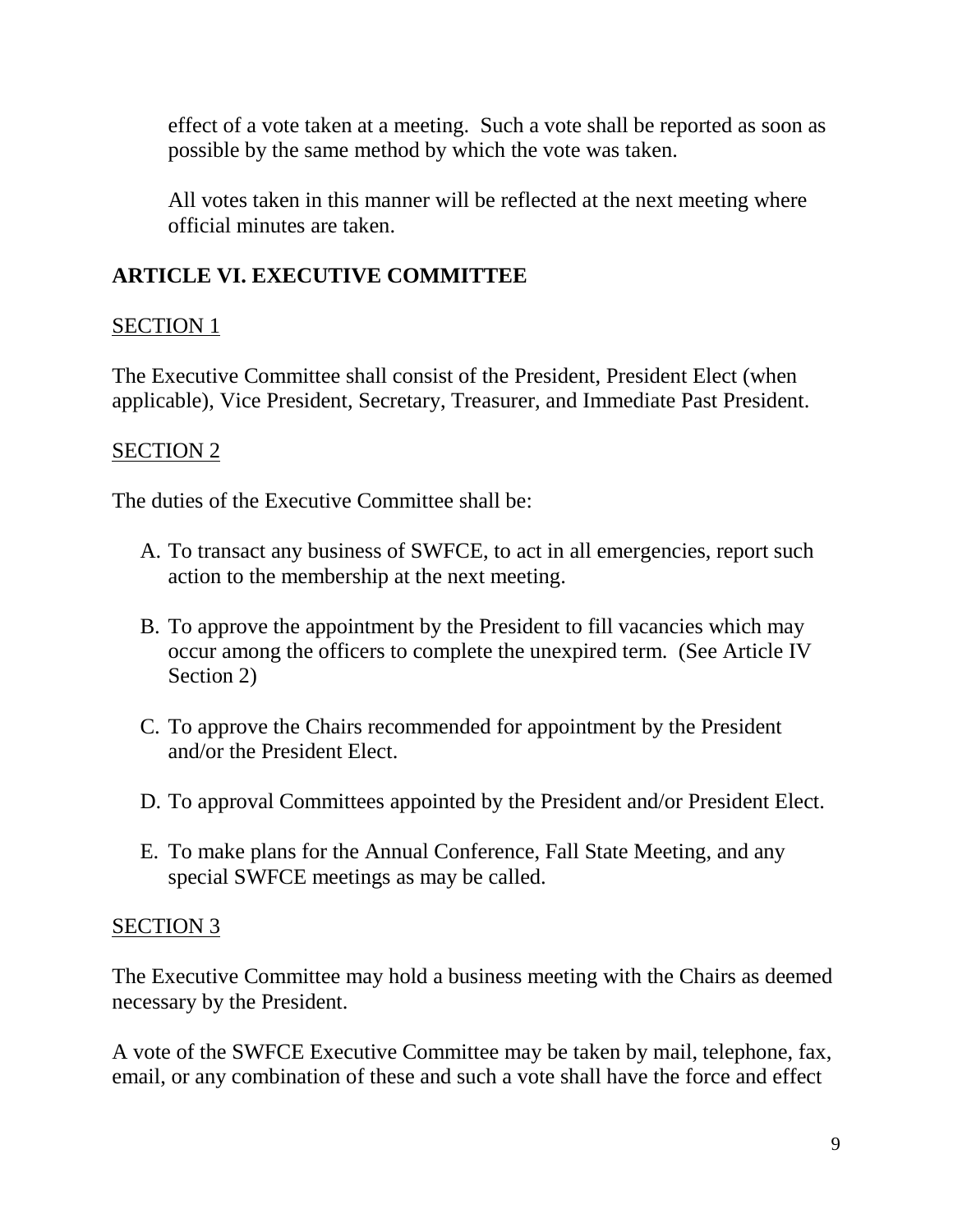of a vote taken at a meeting. Such a vote shall be reported as soon as possible by the same method by which the vote was taken.

All votes taken in this manner will be reflected at the next meeting where official minutes are taken.

Special meetings of the Executive Committee may be called by written request of the majority officers.

A majority of the members of the Executive Committee shall constitute a quorum.

# **ARTICLE VII. CHAIRS**

#### SECTION 1

Chairs as are necessary to carry on the various phases of work shall be appointed by the President and/or President Elect with the approval of the Executive Committee.

### SECTION 2

Chairs shall be eligible to serve one two (2) year term and may succeed themselves for one more term.

### SECTION 3

The duties of a CHAIR shall be:

- A. To attend meetings of the Board of Directors.
- B. To give a report to the Board of Directors.
- C. To pass on to the county chairs information received from National Chairs.
- D. To participate in the program of the Annual Conference as assigned or requested by the President or Executive Committee.
- E. To submit an annual report at the Annual Conference and a copy to be give to each of the Executive Committee and the County and Club Presidents.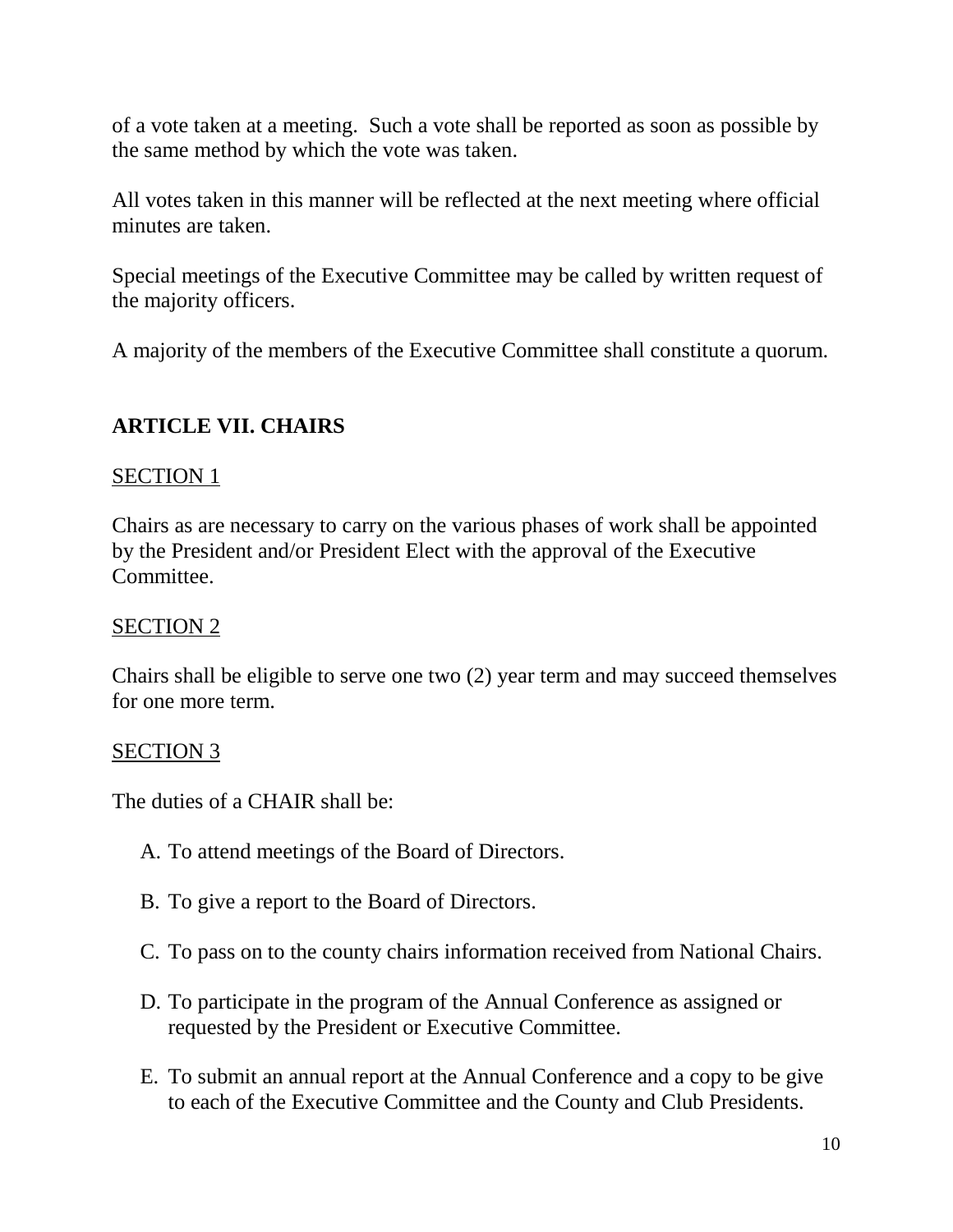# **ARTICLE VIII. COMMITTEES**

### SECTION 1

A Budget Committee shall be appointed by the President with the approval of the Executive Committee. It shall be chaired by the Treasurer. The Committee shall prepare a proposed budget of anticipated revenues and expenditures to be presented to the voting delegates for action at the Annual Conference. (See Article IV, Section 9)

### SECTION 2

A three (3) member Nomination Committee shall be appointed by the President with the approval of the Executive Committee. It shall be chaired by the first nominee appointed by the President. The duties of the committee are designated in Article IV, Section 3.

#### SECTION 3

A Bylaws Committee shall be appointed by the President with the approval of the Executive Committee, during the second year of the President's term. A Bylaws Committee may also be appointed when deemed necessary.

### SECTION 4

A two (2) member Minutes Committee shall be appointed by the President with the approval of the Executive Committee. It shall be chaired by the Secretary. (Article IV, Section 8)

### **ARTICLE IX. ANNUAL CONFERENCE/MEETINGS**

#### SECTION 1

SWFCE shall meet annually for the purpose of electing officers, developing suggested program/s of work, adopting a budget, hearing reports, and conducting such business as may properly come before it. The designation of the annual meeting shall be Annual Conference.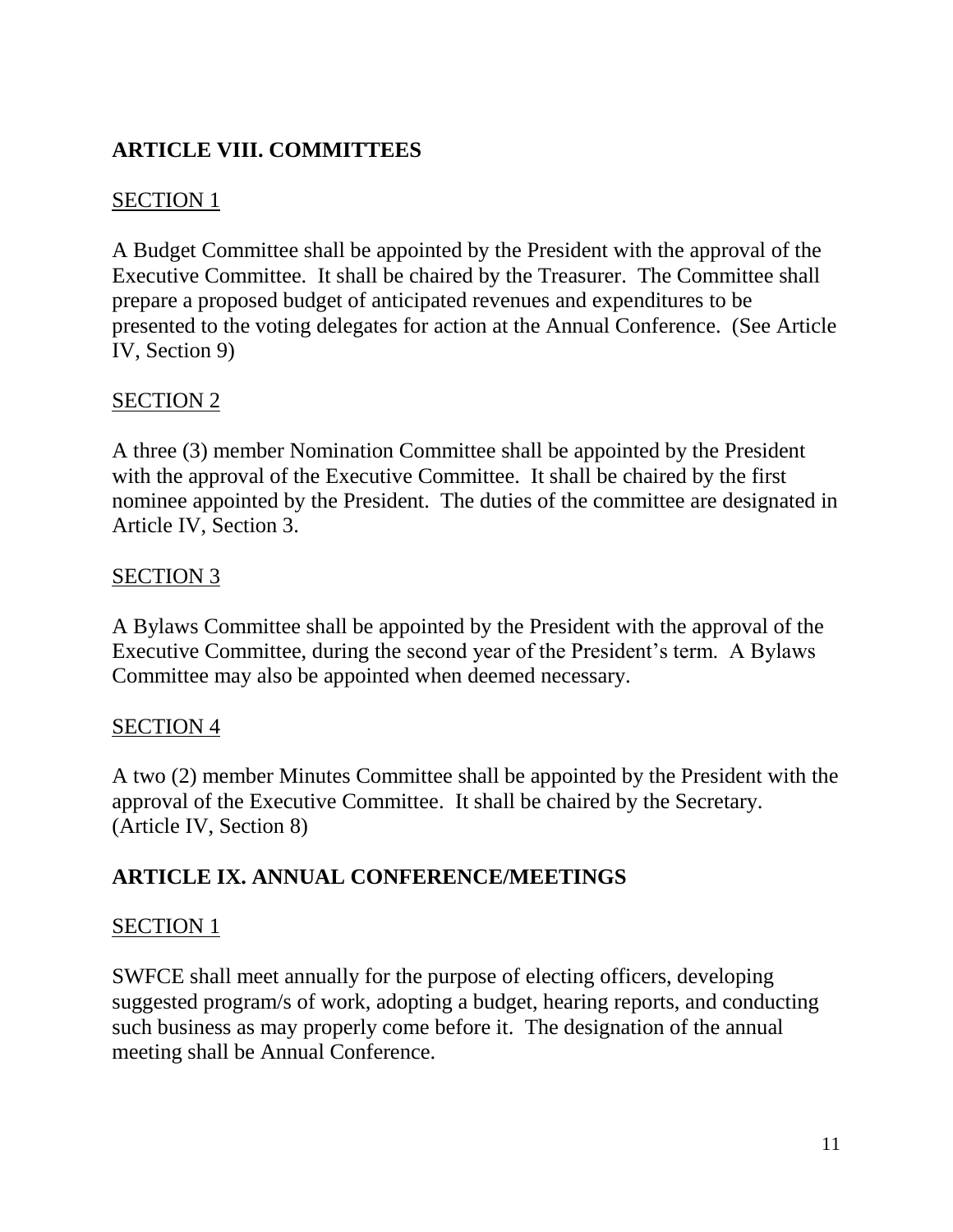Notice of Annual Conference shall be mailed to voting delegates at least 30 days prior to the date of conference.

#### SECTION 3

The voting delegates at the Annual Conference/Meetings shall be the Executive Committee, all SWFCE members in good standing, SWFCE Chairs, SWFCE Past Presidents. (See Article V Section 1)

The registered voting delegates present at any conference/meetings of SWFCE shall constitute a quorum.

#### SECTION 4

The meetings of the Annual Conference/Meetings shall be open to general members and visitors.

#### SECTION<sub>5</sub>

A special meeting of SWFCE may be called by the President, a majority of the members of the Executive Committee, or at the written request of a majority of county associations in good standing upon a thirty (30) day notice, stating the purpose of the meeting.

#### SECTION 6

A vote of the SWFCE Board of Directors and/or the SWFCE Executive Committee may be taken by mail, telephone, fax, email, or any combination of these and such a vote shall have the force and effect of a vote taken at a meeting. The results of the vote shall be reported as soon as possible in the same method by which the vote was taken.

All votes taken in this manner will be reflected at the next meeting where official minutes are taken.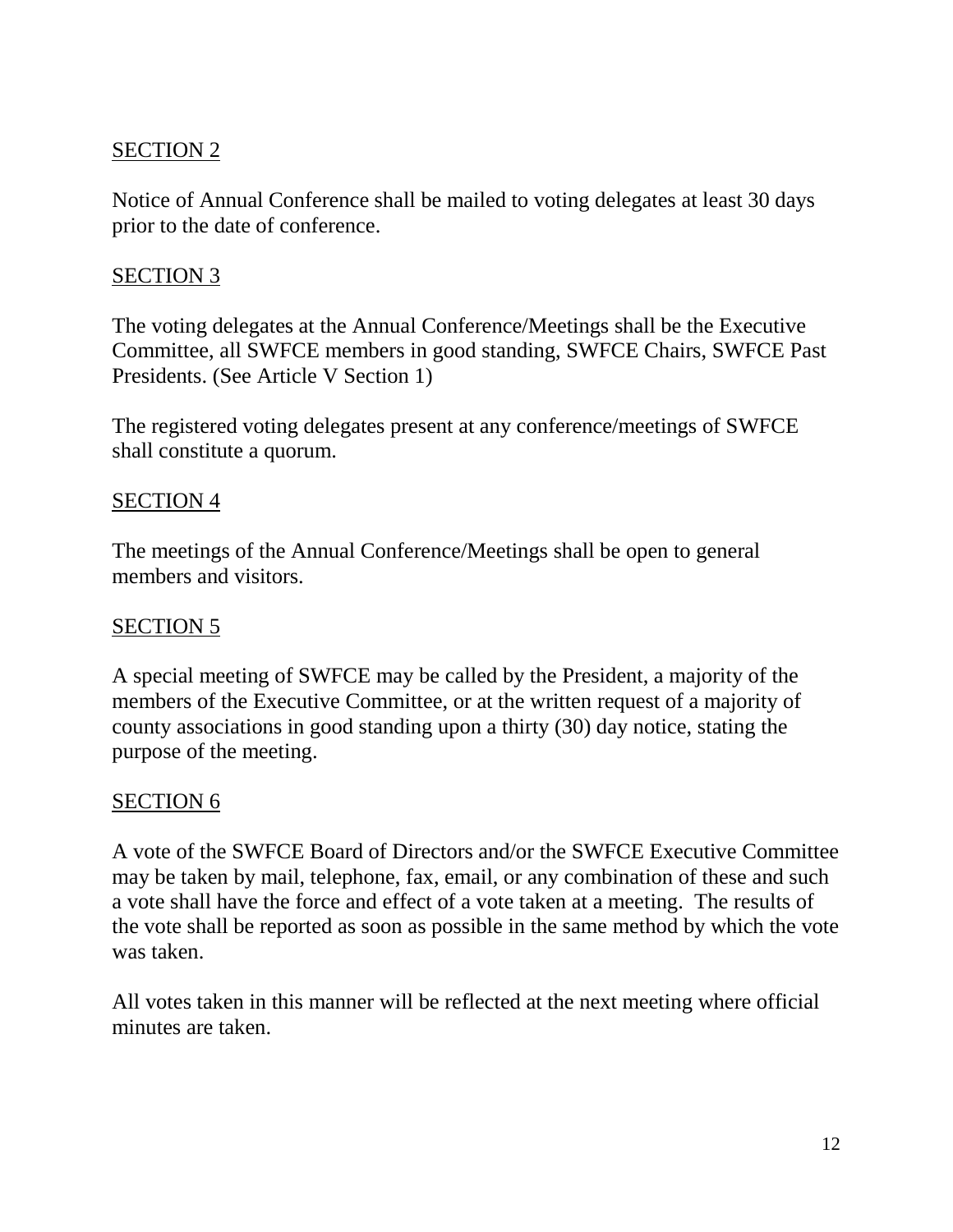The President, with the approval of the Executive Committee, shall appoint two (2) Members from the voting delegates at the beginning of the conference/meeting to review the minutes of the conference/meeting. (See Article VIII, Section 4)

### **ARTICLE X. DUES and FINANCES**

### SECTION 1

Dues to SWFCE shall be recommended by the Executive Committee and changes submitted to the Membership at the Annual Conference for approval by the voting delegates.

#### SECTION 2

Expenses for the President and other officers of the Executive Committee incurred in the interest of SWFCE shall be paid by the Treasurer upon receipt of itemized bills and voucher along with original receipt/s signed by the President as authorized in the current budget.

#### SECTION 3

The fiscal years of SWFCE shall be from January 1 to December 31.

# **ARTICLE XI. AMENDING BYLAWS**

Proposed amendments to these bylaws shall be sent to all members in good standing with a minimum of 14 days' notice.

A two thirds (2/3) yes vote of the voting members present is required to approve proposed amendments sent out with a minimum of 14 days' notice.

A hundred percent (100%) yes vote of the voting members present is required to approve proposed amendment/s without the required notice given.